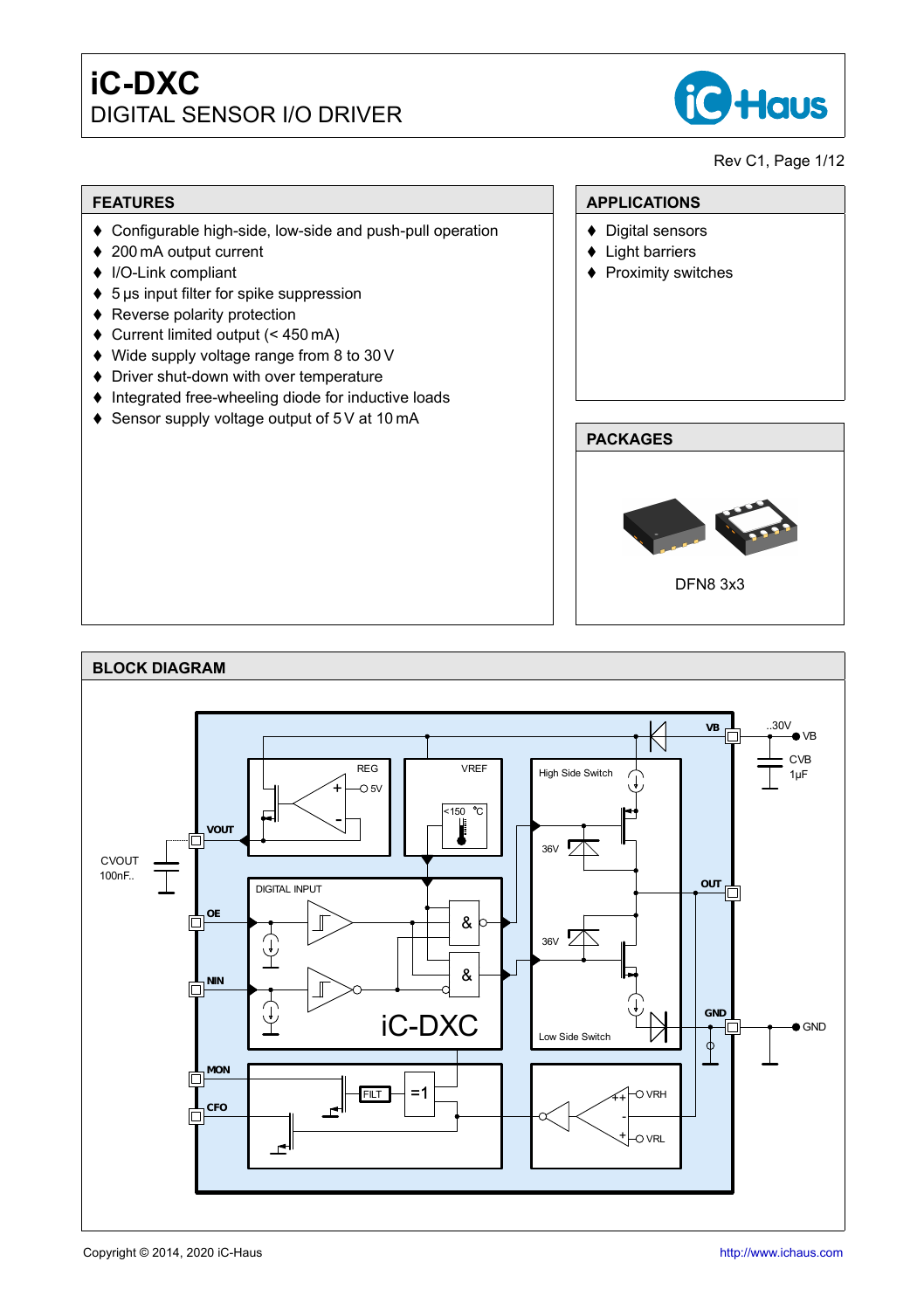

#### Rev C1, Page 2[/12](#page-11-0)

#### **DESCRIPTION**

The iC-DXC is a simple I/O circuit capable of driving ohmic, inductive and capacitive loads and features integrated reverse polarity protection.

The output current is at least 200 mA from a supply voltage of 8 to 30 V.

With input OE = high the output works as a push-pull driver controlled by pin NIN. If pin NIN is set either to low or high, the output acts as a high-side (PNP) or low-side (NPN) driver respectively, controlled by the input OE.

Forcing the output pin OUT from his current state is signaled at pin MON. This can be used to implement an IO-Link Wake-Up detection.

Output transitions are slew-rate limited to reduce interference.

The output is current limited to 450 mA and short circuit proof by shutting down the driver with excessive temperature.

A regulated 5 V low power supply is available at pin VOUT to supply external circuitry with up to 10 mA.

#### **PACKAGING INFORMATION DFN8 3x3**

#### **PIN CONFIGURATION**



## **PIN FUNCTIONS**

#### **No. Name Function**

- 1 VOUT Regulated +5 V Voltage
- 2 MON Monitor Output
- 3 GND Ground
- 4 NIN Input
- 5 OE Output Enabled
- 6 CFO Feedback Channel Output
- 7 OUT Driver Output
- 8 VB Supply Voltage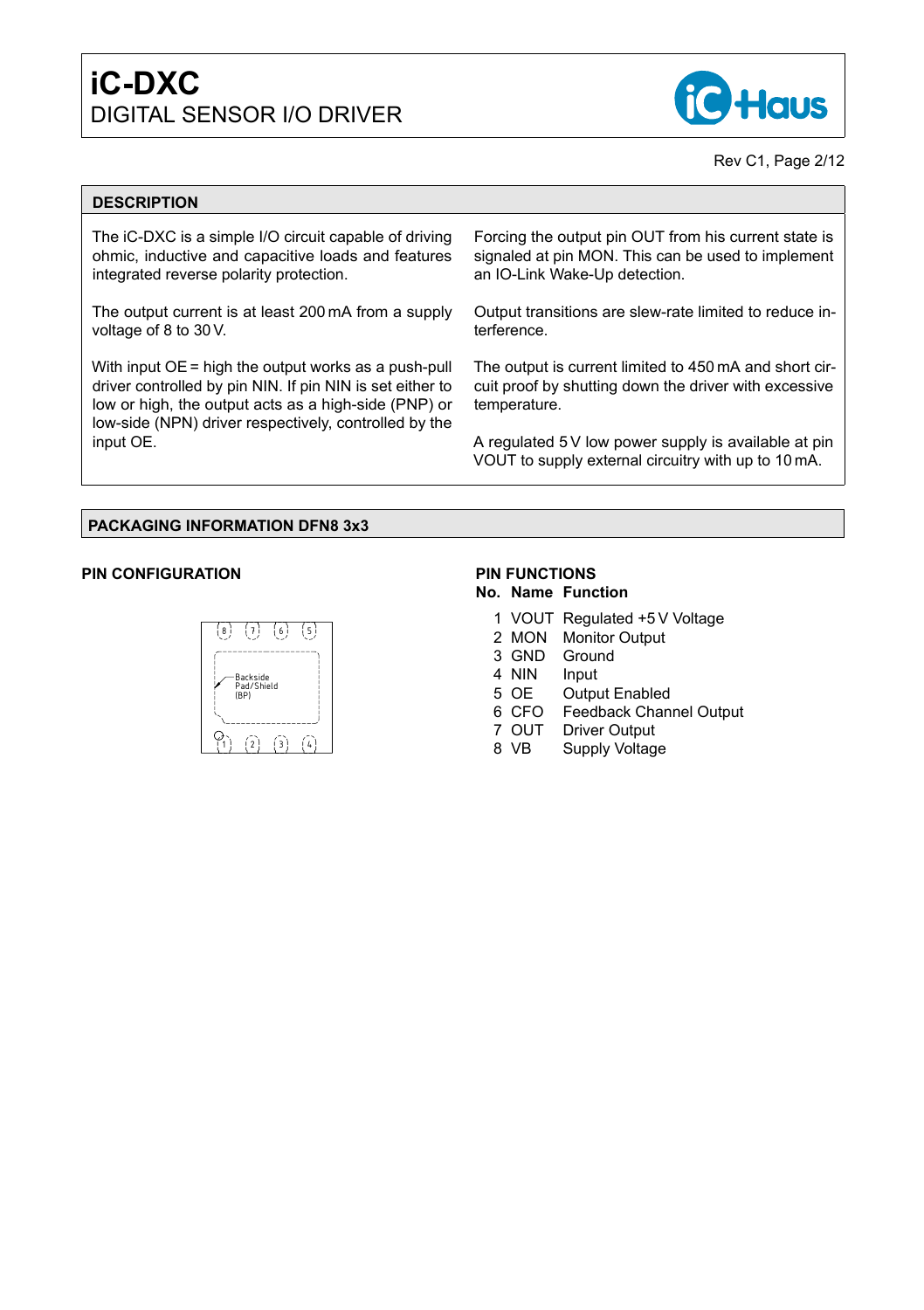

Rev C1, Page 3[/12](#page-11-0)

### **PACKAGE DIMENSIONS**

All dimensions given in mm.







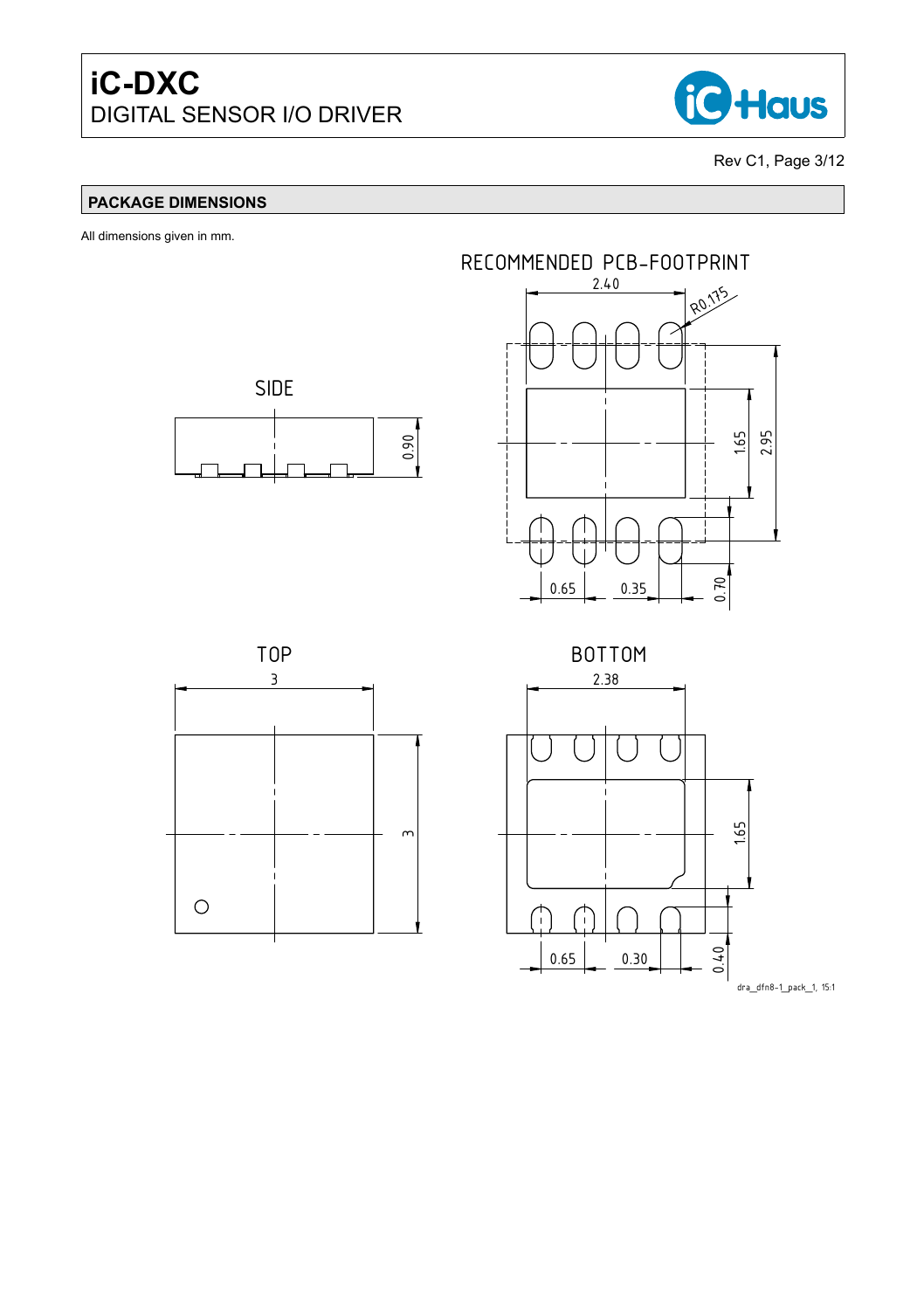

#### **ABSOLUTE MAXIMUM RATINGS**

Beyond these values damage may occur; device operation is not guaranteed. Absolute Maximum Ratings are no operating conditions! Integrated circuits with system interfaces, e.g. via cable accessible pins (I/O pins, line drivers) are per principle endangered by injected interferences, which may compromise the function or durability. The robustness of the devices has to be verified by the user during system development with regards to applying standards and ensured where necessary by additional protective circuitry. By the manufacturer suggested protective circuitry is for information only and given without responsibility and has to be verified within the actual system with respect to actual interferences.

| Item       | Symbol                    | <b>Parameter</b>                      | <b>Conditions</b>                                                        |        |      | Unit        |
|------------|---------------------------|---------------------------------------|--------------------------------------------------------------------------|--------|------|-------------|
| No.        |                           |                                       |                                                                          | Min.   | Max. |             |
| G001       | <b>VB</b>                 | Supply Voltage                        | Referenced to lowest voltage of GND, OUT                                 |        | 36   | v           |
|            |                           |                                       | Referenced to highest voltage of GND, OUT                                | $-36$  |      | ν           |
| G002   OUT |                           | <b>OUT Voltage</b>                    | Referenced to lowest voltage of VB, GND                                  |        | 36   | v           |
|            |                           |                                       | Referenced to highest voltage of VB, GND                                 | $-36$  |      | ٧           |
| G003       | <b>GND</b>                | <b>GND Voltage</b>                    | Referenced to lowest voltage of VB, OUT                                  |        | 36   | v           |
|            |                           |                                       | Referenced to highest voltage of VB, OUT                                 | $-36$  |      | ٧           |
| G004       | V()                       | Voltage at MON, NIN, OE, CFO          |                                                                          | $-0.3$ | 7    | v           |
| G005       | $\mathsf{E}\mathsf{s}$ () | Maximum Surge Energy as indication    | Single pulse test between each pins of VB.                               |        | 6.5  | mJ          |
|            |                           | for external protection design        | OUT or GND. Pulse magnitude less than 55 V.<br>duration less than 100 us |        |      |             |
|            |                           |                                       |                                                                          |        |      |             |
| G006       | Vd()                      | <b>ESD Susceptibility at all pins</b> | HBM, 100 pF discharged through $1.5 \text{ k}\Omega$                     |        | 2    | kV          |
| G007       | Τi                        | Junction Temperature                  |                                                                          | $-40$  | 150  | °C          |
| G008       | Ts                        | Storage Temperature                   |                                                                          | -40    | 150  | $^{\circ}C$ |

#### **THERMAL DATA**

Operating Conditions: VB = 8..30 V

| ∥Item           | <b>Svmbol</b> | <b>Conditions</b><br><b>Parameter</b>                   |                                                                      |      |      |        | Unit   |
|-----------------|---------------|---------------------------------------------------------|----------------------------------------------------------------------|------|------|--------|--------|
| ∥No.            |               |                                                         |                                                                      | Min. | Typ. | Max.   |        |
| T <sub>01</sub> | Ta            | Operating Ambient Temperature Range no thermal shutdown |                                                                      | -40  |      | $+150$ | $\sim$ |
| T <sub>02</sub> | <b>Rthia</b>  | Thermal Resistance Chip to Ambient                      | liC-DXC surface mounted on evaluation board   <br>DXC <sub>1</sub> M |      | 110  |        | K/W    |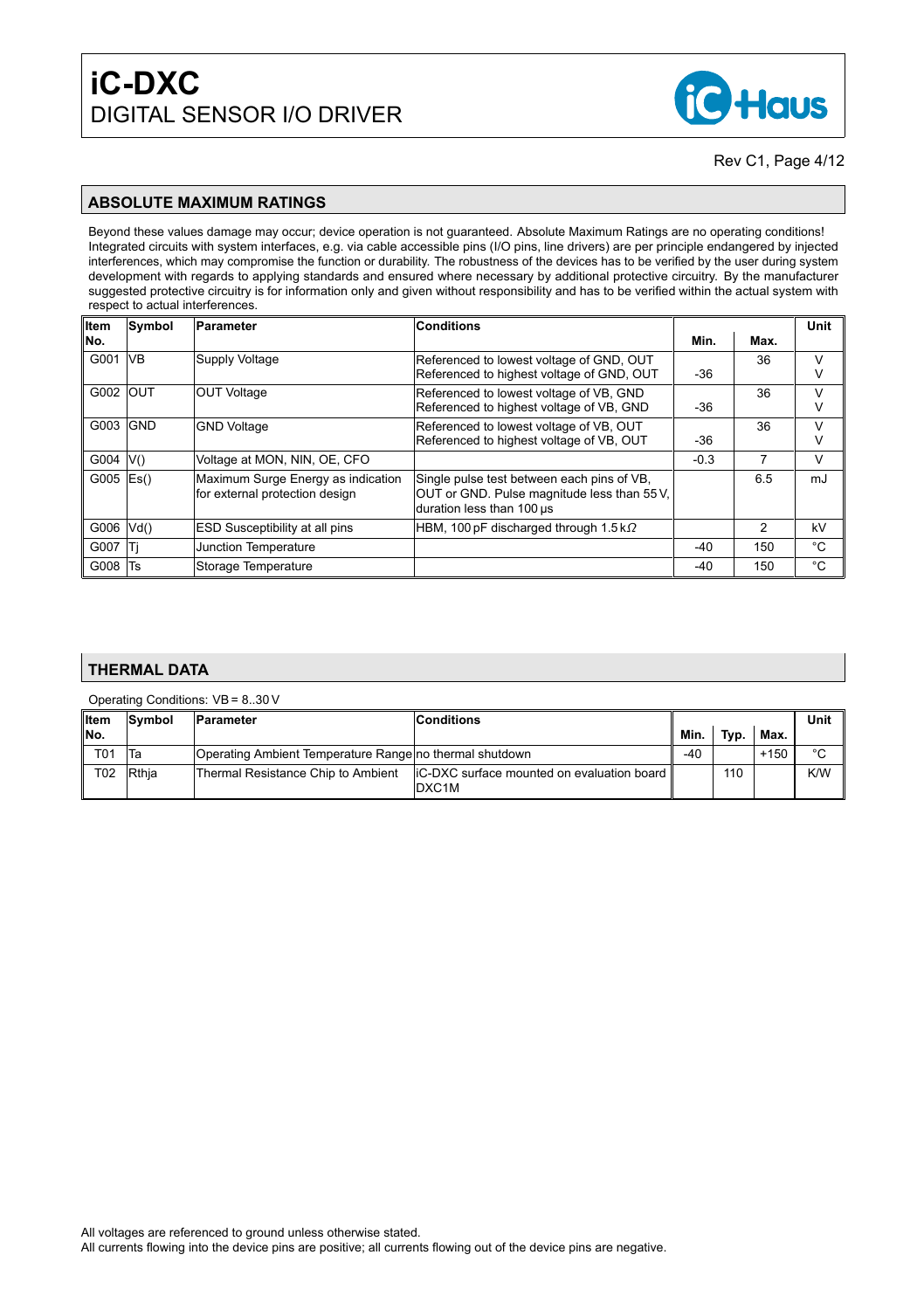

Rev C1, Page 5[/12](#page-11-0)

## **ELECTRICAL CHARACTERISTICS**

<span id="page-4-4"></span><span id="page-4-3"></span><span id="page-4-2"></span><span id="page-4-1"></span><span id="page-4-0"></span>

|              |                               | Operating Conditions: $VB = 830 V$ , T <sub>i</sub> = -40150 °C, unless otherwise stated |                                                                                        |                    |      |                   |                |
|--------------|-------------------------------|------------------------------------------------------------------------------------------|----------------------------------------------------------------------------------------|--------------------|------|-------------------|----------------|
| ∣Item<br>No. | Symbol                        | Parameter                                                                                | <b>Conditions</b>                                                                      | Min.               | Typ. | Max.              | Unit           |
|              | <b>Total Device</b>           |                                                                                          |                                                                                        |                    |      |                   |                |
| 001          | $Vc()$ lo                     | Clamp Voltage Io at NIN, OE,<br>VOUT                                                     | $I() = -1 mA$                                                                          | $-1.4$             |      |                   | $\vee$         |
| 002          | <b>VB</b>                     | Permissible Supply Voltage                                                               | Referenced to GND                                                                      | 8                  | 24   | 30                | V              |
| 003          | I(VB)                         | Supply Current in VB                                                                     | no load,<br>$NIN = hi$ , $OE = Io$<br>$NIN = hi$ , $OE = hi$<br>$NIN = Io$ , $OE = hi$ |                    |      | 1.2<br>1.4<br>1.6 | mA<br>mA<br>mA |
| 004          | V(VB)on                       | Turn-on threshold                                                                        | increasing VB                                                                          | 6                  |      | 8                 | V              |
| 005          |                               | Ilk(GND)rp Rev. Polarity Leakage Current                                                 | $V(VB) = 0$ ; $V(OUT) = 0$ ; $V(GND) = 030V$                                           |                    |      | 300               | uA             |
| 006          |                               | Ilk(OUT)rp Rev. Polarity Leakage Current                                                 | V(VB)=0;V(GND)=0; V(OUT)= 030 V                                                        |                    |      | 300               | uA             |
| 007          | llk(VB)rp                     | Rev. Polarity Leakage Current                                                            | V(OUT) =0; GND open; ; V(VB)= 030 V                                                    |                    |      | 300               | uA             |
|              | <b>Output characteristics</b> |                                                                                          |                                                                                        |                    |      |                   |                |
| 101          |                               | Vs(OUT)lo Saturation voltage Low-Side<br>driver                                          | $NIN = hi$ , $OE = hi$<br>$I(OUT) = 100 mA$<br>$I(OUT) = 200$ mA                       |                    |      | 1.6<br>2.2        | V<br>V         |
| 102          |                               | Vs(OUT)hi Saturation voltage High-Side<br>driver                                         | $NIN = Io$ , $OE = hi$<br>$I(OUT) = -100$ mA<br>I(OUT) = -200 mA                       | $-1.6$<br>$-2.2$   |      |                   | V<br>V         |
| 103          | Isc()lo                       | Short-Circuit Current Io in OUT                                                          | $V(OUT) = 3VB$                                                                         | 200                |      | 450               | mA             |
| 104          | Isc()hi                       | Short-Circuit Current Hi in OUT                                                          | $V() = 0VB - 3V$                                                                       | $-450$             |      | $-200$            | mA             |
| 105          | IIk()                         | Leakage Current at OUT                                                                   | <b>OUTPUT Disabled</b><br>$V(OUT) = -60V$<br>$V(OUT) = 0VB$<br>V(OUT) > VB30V          | $-100$<br>-40<br>0 |      | 0<br>40<br>100    | μA<br>μA<br>μA |
| 106          | SR()                          | Slew Rate (switch off $\rightarrow$ on,<br>switch on $\rightarrow$ off )                 | $VB = 30 V, Cl = 2.2 nF, I(OUT) = 0$                                                   |                    |      | 40                | $V/\mu s$      |
| 107          |                               | Vfw(OUT)lo Freewheeling Voltage                                                          | $I(OUT) = -1$ mA, with reference to VB                                                 | $-52$              |      | $-36$             | $\vee$         |
| 108          |                               | Vfw(OUT)hi Freewheeling Voltage                                                          | I(OUT) = 1 mA, with reference to GND                                                   | 36                 |      | 52                | V              |
|              | <b>Temperature Monitor</b>    |                                                                                          |                                                                                        |                    |      |                   |                |
| 201          | Toff                          | Over-temperature shutdown                                                                | increasing Tj                                                                          | 151                |      | 185               | °C             |
| 202          | Ton                           | Overtemperature Release                                                                  | decreasing Tj                                                                          | 150                |      | 180               | °C             |
| 203          | Thys                          | <b>Thermal Shutdown Hysteresis</b>                                                       |                                                                                        |                    | 5    |                   | °C             |
|              | Inputs OE, NIN                |                                                                                          |                                                                                        |                    |      |                   |                |
| 301          | Vt()hi                        | Threshold Voltage hi at NIN, OE                                                          |                                                                                        |                    |      | 2                 | V              |
| 302          | Vt()lo                        | Threshold Voltage Io at NIN, OE                                                          |                                                                                        | 0.8                |      |                   | V              |
| 303          | Vt()hys                       | Hysteresis at NIN, OE                                                                    | Vt()hys=Vt()hi — Vt()lo                                                                | 200                |      |                   | mV             |
| 304          | lpd()                         | Pull-Down Current at NIN. OE                                                             | V() > 0.6 V                                                                            | 2                  |      | 150               | μA             |
| 305          | tpio                          | Propagation Delay<br>NIN, OE $\rightarrow$ OUT                                           |                                                                                        | 2.1                |      | 6.5               | μs             |
| 306          | tsup()                        | Permissible Spurious Pulse<br>Width at NIN, OE                                           |                                                                                        |                    |      | 1.6               | μs             |
| 307          | ttrig()                       | Required Pulse Width at NIN, OE                                                          |                                                                                        | 4                  |      |                   | μs             |
|              | <b>REG Series Regulator</b>   |                                                                                          |                                                                                        |                    |      |                   |                |
| 401          | V(VOUT)                       | Regulated output voltage                                                                 | VB = 930 V, I(VOUT) = 100 mA<br>VB = 89 V, I(VOUT) = 100 mA                            | 4.7<br>4.5         |      | 5.3<br>5.3        | V<br>V         |
| 402          | C(VOUT)                       | Capacitor at VOUT                                                                        | $I(VOUT) = 0$<br>I(VOUT) > 0                                                           | 0<br>0.1           |      | 10<br>10          | μF<br>μF       |
| 403          |                               | Isc(VOUT) Short circuit current at VOUT                                                  | VOUT connected to GND                                                                  |                    |      | $-125$            | mA             |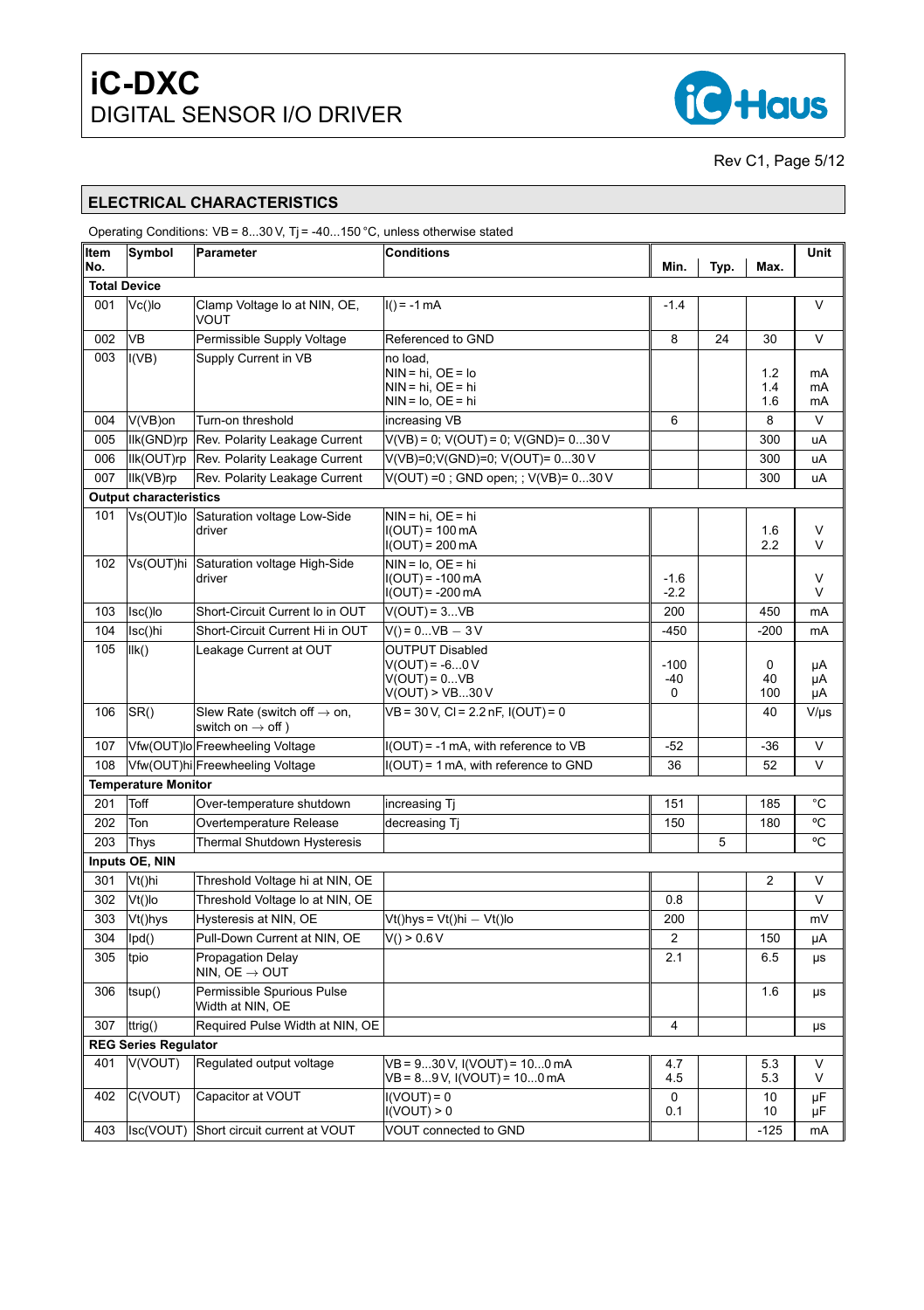

Rev C1, Page 6[/12](#page-11-0)

## **ELECTRICAL CHARACTERISTICS**

<span id="page-5-0"></span>

| ∥Item | Symbol                  | Parameter                                         | <b>Conditions</b>                                    |       |      |      | Unit   |
|-------|-------------------------|---------------------------------------------------|------------------------------------------------------|-------|------|------|--------|
| No.   |                         |                                                   |                                                      | Min.  | Typ. | Max. |        |
|       | <b>Feedback Channel</b> |                                                   |                                                      |       |      |      |        |
| 501   |                         | Vt1(OUT)hi Input Threshold 1 hi at OUT            | VB < 18 V                                            | 59    | 66   | 74   | %VBR   |
| 502   |                         | Vt1(OUT)lo Input Threshold 1 lo at OUT            | VB < 18 V                                            | 44    | 50   | 56   | %VBR   |
| 503   |                         | Vt2(OUT)hi Input Threshold 2 hi at OUT            | VB > 18 V                                            | 10    | 11.3 | 12.5 | V      |
| 504   |                         | Vt2(OUT)lo Input Threshold 2 lo at OUT            | VB > 18V                                             | 8.3   | 9    | 10.5 | V      |
| 505   | Vt()hys                 | Hysteresis                                        | Vt(OUT)hys = Vt(OUT)hi — Vt(OUT)lo                   |       |      |      | V      |
| 506   | tpcf                    | <b>Propagation Delay</b><br>$OUT \rightarrow CFO$ | $V(CFO) = 10 \leftrightarrow 90\%$                   |       |      | 5    | μs     |
| 507   | Vs()lo                  | Saturation Voltage lo at<br>CFO/MON               | $I(CFO/MON) = 1.0 mA$                                |       |      | 0.4  | $\vee$ |
| 508   | lsc()lo                 | Short Circuit Current lo in<br><b>CFO/MON</b>     | $V(CFO/MON) = 0.4 VVOUT$                             |       |      | 65   | mA     |
| 509   | IIk()                   | Leakage Current at CFO                            | Open collector mode, V(CFO) = 0VVOUT,<br>$CFO = off$ | $-10$ |      | 10   | μA     |
| 510   | tdre                    | <b>Propagation Delay</b><br>$OUT \rightarrow MON$ | Short-circuit                                        | 5.5   |      | 14   | us     |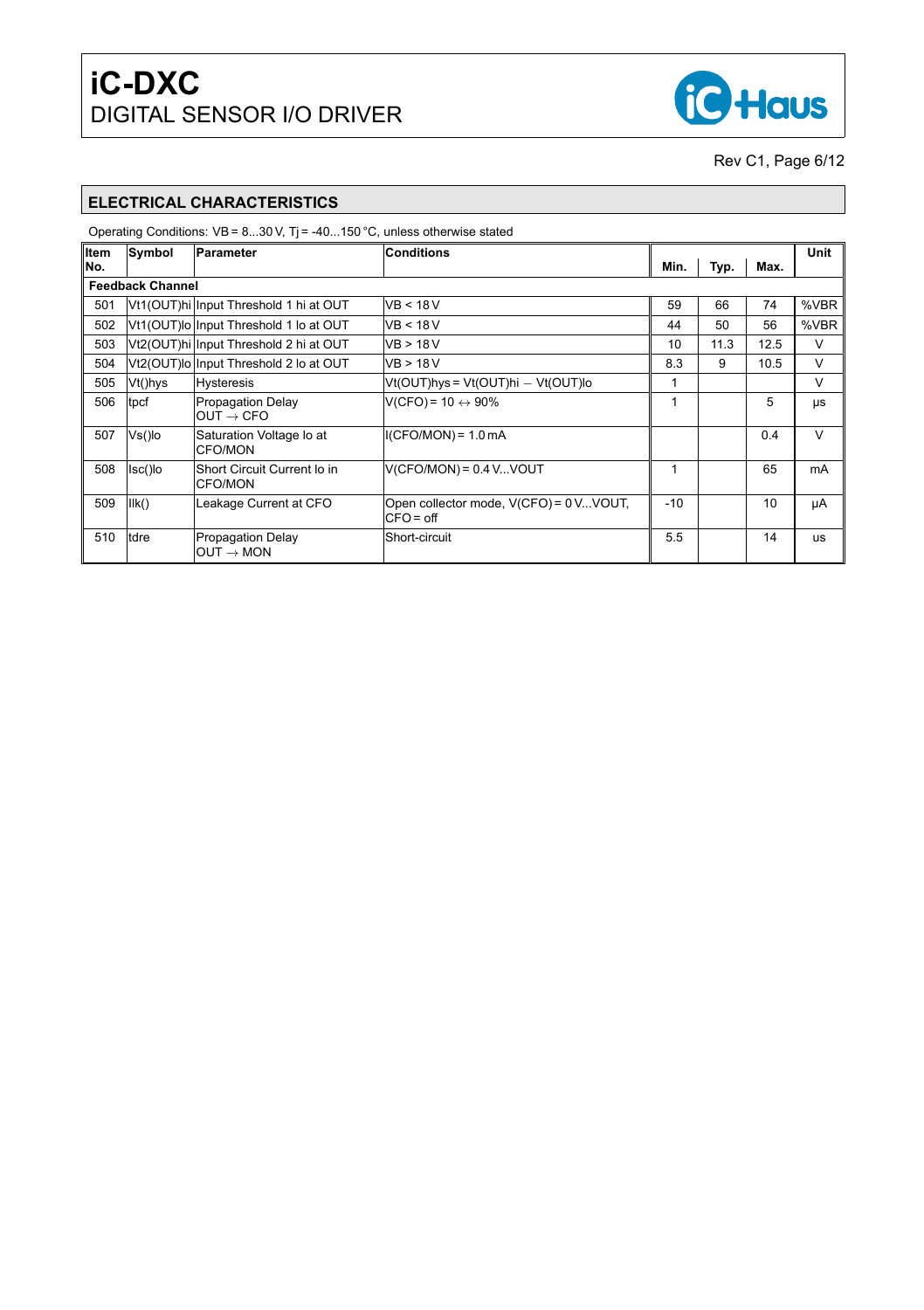

#### **DESCRIPTION OF FUNCTIONS**

iC-DXC is a current limited switching channel which enables digital sensors to drive peripheral elements. They are designed to cope with high driver currents. The switches are reverse-polarity protected, feature a free-wheeling circuit for inductive loads, and a current limited output.

#### **Reverse polarity protection**

The pins VB, OUT an GND on the *line side* of the chip are reverse polarity protected. As far as the maximum voltage ratings are not exceeded, no possible supply combination at the *line side* pins can damage the chip.



Figure 1: OUT characteristic when Low side active



Figure 2: OUT characteristic when high side active

#### **Output characteristics of OUT**

The switching channel is current limited to a value between 150mA and 450mA. (cf. Electrical Characteristics Nos. [103,](#page-4-0) [104\)](#page-4-1). The current limitation works only for voltages higher than 3 V at OUT resp. lower than VBO − 3 V. For smaller output voltages the current limitation is reduced in order to minimize the saturation voltages without increasing the power dissipation. Figures [1](#page-6-0) and [2](#page-6-1) show the characteristic of the switching channels when activated. Region "A" is the saturation range, where the current limitation is not fully active yet and region "B" is the current limited range. Region "C" corresponds to the free-wheeling circuit activated. The switching channel is designed so that the low side can only sink current and high side can only source current (no reverse current).

#### **Free-wheeling circuit for inductive loads**

<span id="page-6-0"></span>The free-wheeling circuit is always present and does not depend on the current output status. It is activated by voltages higher than 36 V at OUT referenced to GND or lower than -36 V at OUT referenced to VB. In that case the correspondent channel will switch on without current limitation (see Figure [3\)](#page-6-2).



<span id="page-6-2"></span><span id="page-6-1"></span>Figure 3: Free-wheeling characteristic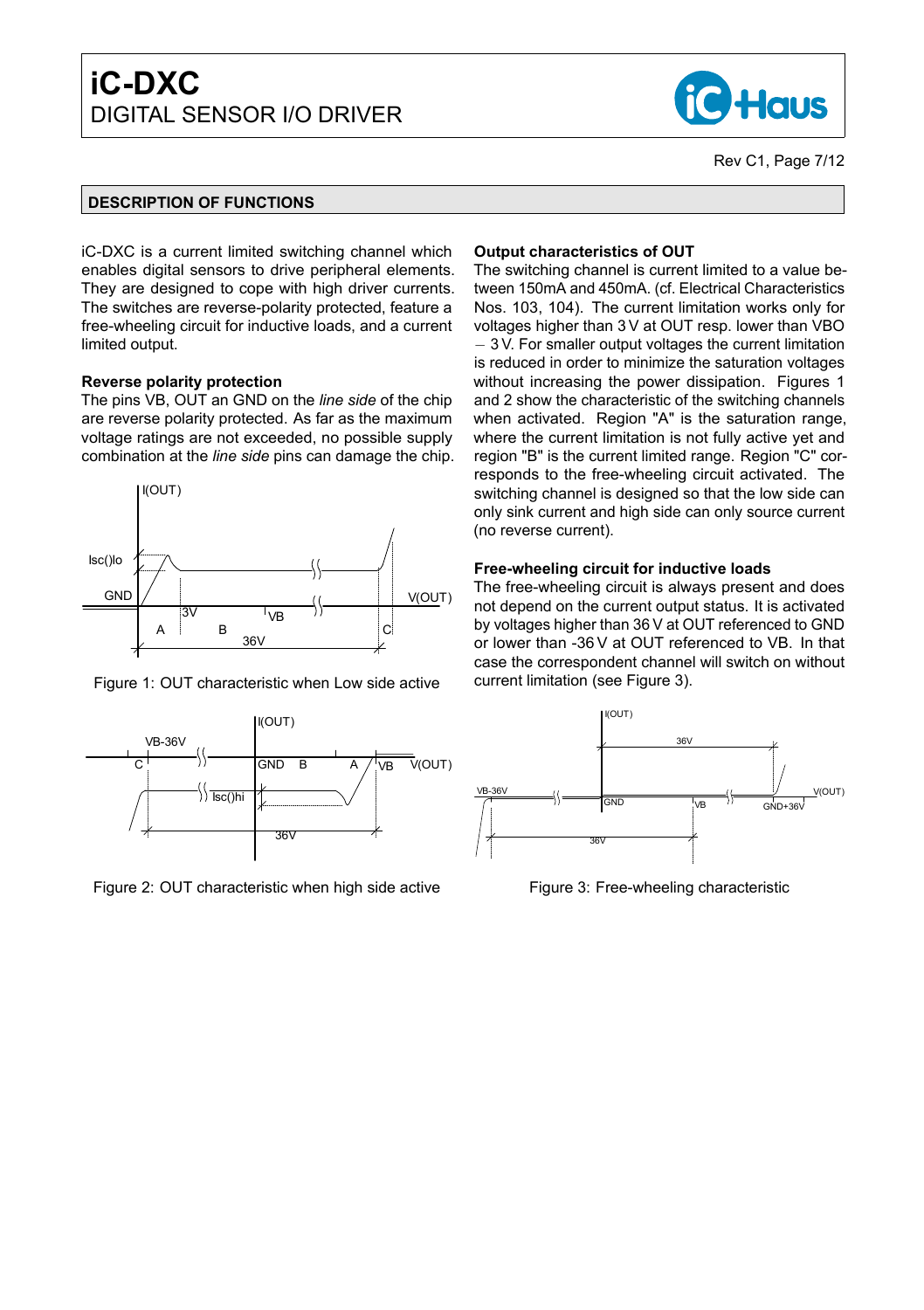

#### **OPERATING MODES**

The iC-DXC can be operated in high-side (PNP), lowside (NPN) and push-pull (PP) switch mode. Figure [4](#page-7-0) shows the high-side operation where NIN pin must be kept low and the OE pin controls the switch. Figure [5](#page-7-1) shows the low-side operation where NIN pin must be kept high and the OE pin controls the switch. Figure [6](#page-7-2) shows the push-pull operation where OE pin must be kept high and the NIN pin controls the switch. If the OUT signal differs from what declared in tables [4,](#page-7-3) [5](#page-7-4) and [6](#page-7-5) (due to external forcing) for more than 14 µs (cf. Electrical Characteristics No. [510\)](#page-5-0), this event will be signalled by a low level at MON output.



<span id="page-7-4"></span><span id="page-7-1"></span>w-Side (NPN-Switch)

|   | Output Table. Low-side mode (NPN-Switch) |                    |   |                            |  |  |  |  |  |
|---|------------------------------------------|--------------------|---|----------------------------|--|--|--|--|--|
|   |                                          | OE NIN OUT CFO     |   | Mode                       |  |  |  |  |  |
|   | н                                        | $\parallel$ Z (H). |   | Low-Side, passive pull up  |  |  |  |  |  |
| н | н                                        |                    | н | Low-Side, active pull down |  |  |  |  |  |

Table 5: Output Function table Fig. [5.](#page-7-1) Low-side mode (NPN-Switch) with external pull-up.

<span id="page-7-0"></span>

<span id="page-7-5"></span><span id="page-7-2"></span>Figure 6: Configuration as Pushpull

<span id="page-7-3"></span>

| <b>Output Table. Push-Pull mode</b> |  |  |   |                             |  |  |  |  |
|-------------------------------------|--|--|---|-----------------------------|--|--|--|--|
| OE NIN OUT CFO<br>Mode              |  |  |   |                             |  |  |  |  |
|                                     |  |  | H | Push-Pull, active pull down |  |  |  |  |
|                                     |  |  |   | Push-Pull, active pull up   |  |  |  |  |



 $L \mid L \mid Z(L) \mid H \mid$  High-Side, passive pull down

**Output Table. High-side mode (PNP-Switch)** OE NIN OUT CFO

Table 6: Output Function table Fig. [6.](#page-7-2) Push-Pull mode

|                          | $V_B$                                                                                                                                                                                 |  |
|--------------------------|---------------------------------------------------------------------------------------------------------------------------------------------------------------------------------------|--|
| CVOUT<br>100nF           | CVB<br>REG<br>VREF<br>$1 \mu F$<br>High Side Switch<br>$\bullet$ 5V<br>$\frac{1}{2}$ -150 $\frac{9}{2}$<br><b>D</b> vout<br>36V                                                       |  |
| CHEN O<br>——<br>vout     | <b>our</b> <sub>o</sub><br>DIGITAL INPUT<br>OOUT<br><b>DIDE</b><br>&<br>36V<br>⊕<br>RLOAD<br>&<br>Е<br><b>DH</b><br>Ç<br><b>IGND</b><br>$iC$ -DXC<br>$\bullet$ GND<br>Low Side Switch |  |
| vout<br>GND <sub>O</sub> | <b>HAMON</b><br>$=1$<br>-OVRH<br>FILT<br><b>DEFO</b><br>t Fovrl<br>≖                                                                                                                  |  |

Figure 4: Configuration as High-Side (PNP-Switch)

| Figure 5: Configuration as Lov |
|--------------------------------|
|                                |

CVB 1μF VB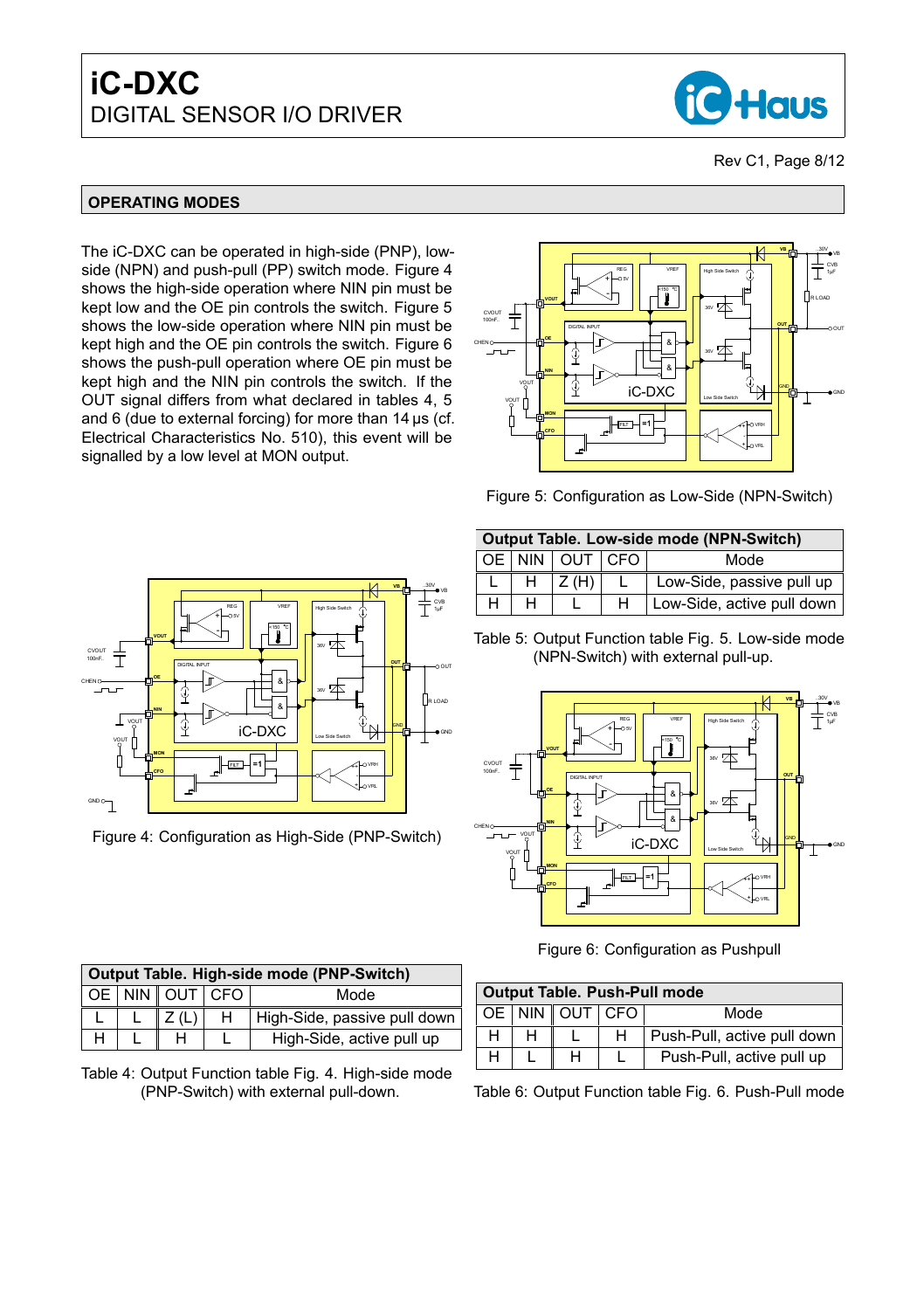

#### **CIRCUIT PROTECTION**

The iC-DXC is reverse polarity protected via internal circuitry. As far as the maximum voltage ratings are not exceeded, no possible supply combination at the line side pins (VB, GND and OUT) can damage the chip.

Since the chip current consumption is relatively low, discharging of the backup capacitor C1 can be very

slow, and injected charge through disturbances may in general result in capacitor voltage exceeding maximum ratings, leading to malfunction or destruction of circuitry and associated parts. Thus EMC requirements will afford more external circuitry. Figure [7](#page-8-0) shows the iC-DXC with the additional protective device D1, D2 and D3.



Figure 7: Circuit schematic showing protective devices

For over-voltage protection, the suppressor diodes D1,D2 and D3 absorbs transients on supply line injected externally on the cable. Clamp voltage of the diodes should be rated slightly above maximum specified supply voltage.

These currents can be passed to ground or to VB by the internal ESD diodes of the iC-DXC. Whereas negative current injection will simply be drained off to ground, positive current injection will charge capacitor C1 further to higher voltages. If not suppressor diodes nor any other over-voltage protection is implemented, <span id="page-8-0"></span>the backup capacitor C1 should be kept small. A typical 100nF value is normally OK.

#### **Suggested protective devices**

At  $VB_{max}$  of 36V, suppressor diodes with a breakdown voltage from 36V has to be chosen in order to minimize the energy in iC-DXC for higher Voltages. For example Diode type like Vishay GSOT36C or PJSD36W from Panjit should be enough as protection.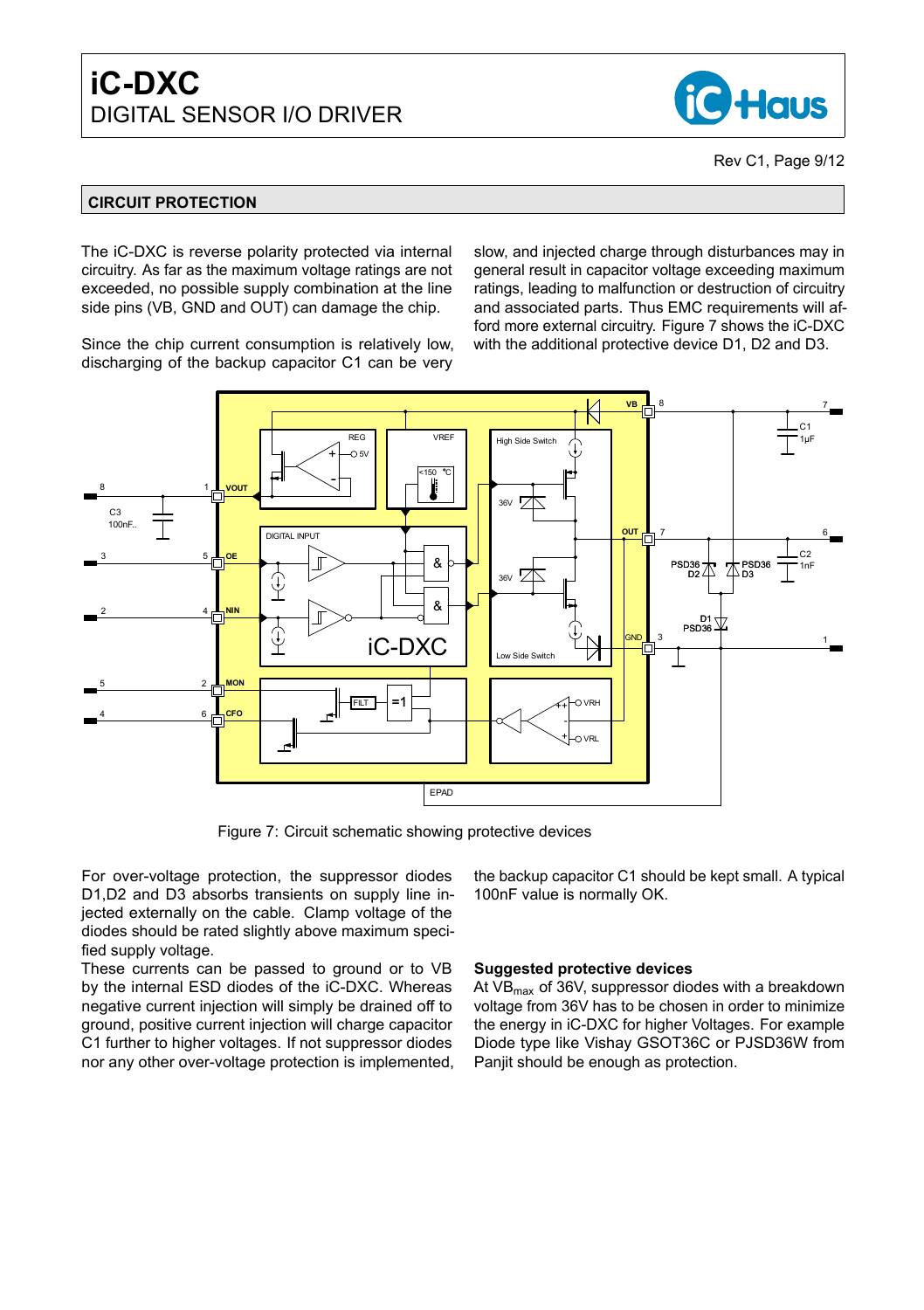

#### **TIMING DESCRIPTION**

The iC-DXC has a built-in spurious pulse suppression that prevents short (undesired) pulses at the input pins from reaching the output. Every pulse at OE or NIN pins shorter than 1.6 µs (cf. Electrical Characteristics No. [306\)](#page-4-2) will be ignored and the output will not react. The minimum required pulse length to be sure that the output reacts is 4 µs (cf. Electrical Characteristics No. [307\)](#page-4-3). That means that every pulse longer than 4 µs will be propagated to the output but with an additional propagation delay of 1.2 µs maximum. The resulting maximum propagation delay is 5.2 µs (cf. Electrical Characteristics No. [305\)](#page-4-4).



Figure 8: Timing diagram in push-pull operation mode with OE high

#### **DESIGN REVIEW: Notes On Chip Functions**

| <b>iC-DXCZ</b>                                   |                                                                                            |
|--------------------------------------------------|--------------------------------------------------------------------------------------------|
| No.   Function, Parameter/Code                   | Description and Application Hints                                                          |
| Monitor output undefined during thermal shutdown | During thermal shutdown, output of MON is unde-<br>fined and thus should not be evalutated |

#### Table 7: Notes on chip functions regarding iC-DXC chip version Z and previous versions

|     | iC-DXC Z1                                                   |                                   |
|-----|-------------------------------------------------------------|-----------------------------------|
| No. | Function, Parameter/Code                                    | Description and Application Hints |
|     | Monitor output works correctly during thermal shut-<br>down |                                   |

Table 8: Notes on chip functions regarding iC-DXC version Z1



Figure 9: Block diagram with EN and NEP internal signals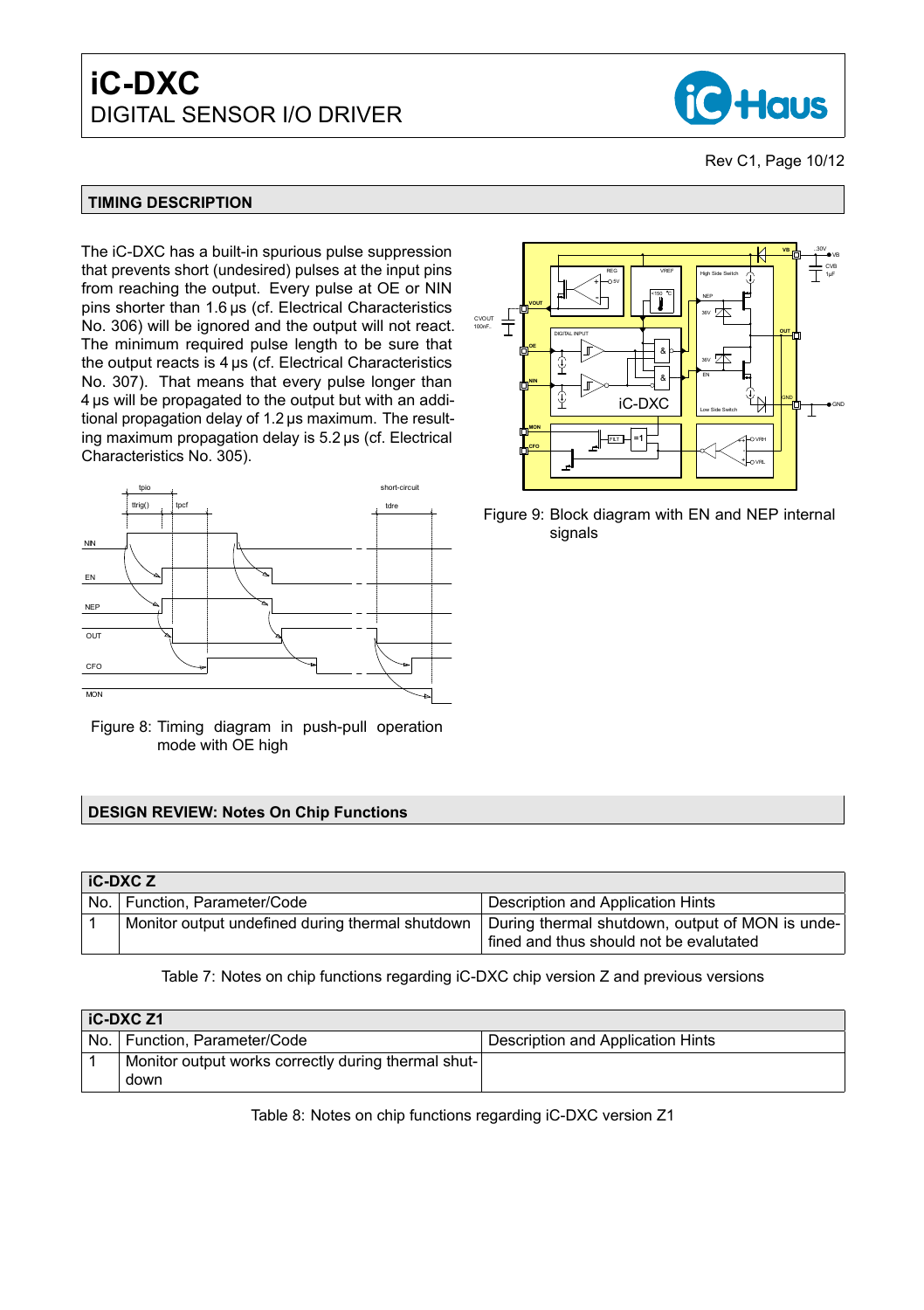

#### Rev C1, Page 11[/12](#page-11-0)

#### **REVISION HISTORY**

| Rel. | Rel.<br>. Date   | $\sim$<br>Chapter | <b>Modification</b>                              | 'ag |
|------|------------------|-------------------|--------------------------------------------------|-----|
| A0.8 | 11-06-28<br>2011 |                   | .<br><i>initia</i><br>. (preliminary)<br>release |     |

| Rel. | Rel. Date <sup>*</sup> | <b>Chapter</b>                              | <b>Modification</b>                                                 | Page |
|------|------------------------|---------------------------------------------|---------------------------------------------------------------------|------|
| A1.0 | 2014-12-03             |                                             | "preliminary" status on front page removed                          |      |
|      |                        | <b>THERMAL DATA</b>                         | parameter T02: Rthja value introduced                               |      |
|      |                        | ELECTRICAL<br><b>CHARACTERISTICS</b>        | parameter 101, 102: saturation voltages changed                     |      |
|      |                        | ELECTRICAL<br><b>CHARACTERISTICS</b>        | parameter 201 refined, additional parameters 202 and 203 introduced |      |
|      |                        | <b>ELECTRICAL</b><br><b>CHARACTERISTICS</b> | parameter 508 max. value increased to 65 mA                         |      |

| Rel. | Rel. Date | <b>Chapter</b>                                    | <b>Modification</b>                                                                                        | Page |
|------|-----------|---------------------------------------------------|------------------------------------------------------------------------------------------------------------|------|
| B1   |           | 2016-01-14   ELECTRICAL<br><b>CHARACTERISTICS</b> | l item 107: min. value extended from -47 V to -50 V<br>l item 108: max. value extended from +47 V to +50 V |      |

| Rel.      | Rel. Date <sup>®</sup> | <b>Chapter</b>             | <b>Modification</b>                                                                                                                                                                                                   | Page |
|-----------|------------------------|----------------------------|-----------------------------------------------------------------------------------------------------------------------------------------------------------------------------------------------------------------------|------|
| <b>B2</b> |                        | 2017-05-17   BLOCK DIAGRAM | new coloured block diagram on front page                                                                                                                                                                              |      |
|           |                        | OPERATING MODES            | Erroneous description on page 8 ("In case of a short circuit at OUT and resulting temper- 8<br>ature shutdown, logic level of MON will be undefined.") removed, as MON output is not<br>affected by thermal shutdown. |      |
|           |                        | ORDERING INFORMATION       | Order designation corrected to "DFN8-3x3" (instead of "DFN8 3x3")                                                                                                                                                     | 12   |

| Rel.           | Rel. Date  | <b>Chapter</b>                                    | <b>Modification</b>                                                                                      | Page |
|----------------|------------|---------------------------------------------------|----------------------------------------------------------------------------------------------------------|------|
| C <sub>1</sub> | 2020-04-23 | <sup>1</sup> ELECTRICAL<br><b>CHARACTERISTICS</b> | item 107: min. value extended from -50 V to -52 V<br>i item 108: max. value extended from +50 V to +52 V |      |

iC-Haus expressly reserves the right to change its products and/or specifications. A Datasheet Update Notification (DUN) gives details as to any amendments<br>and additions made to the relevant current specifications on our i registered users by email.

Copying – even as an excerpt – is only permitted with iC-Haus' approval in writing and precise reference to source.

The data specified is intended solely for the purpose of product description and shall represent the usual quality of the product. In case the specifications contain obvious mistakes e.g. in writing or calculation, iC-Haus reserves the right to correct the specification and no liability arises insofar that the specification was from<br>a third party view obviously not reliable. There shal case of only minor impairment of usability.

No representations or warranties, either expressed or implied, of merchantability, fitness for a particular purpose or of any other nature are made hereunder with respect to information/specification or the products to which information refers and no guarantee with respect to compliance to the intended use is given. In particular, this also applies to the stated possible applications or areas of applications of the product.

iC-Haus products are not designed for and must not be used in connection with any applications where the failure of such products would reasonably be expected to result in significant personal injury or death *(Safety-Critical Applications)* without iC-Haus' specific written consent. Safety-Critical Applications<br>include, without limitation, life support devices and syst environments or in automotive applications unless specifically designated for such use by iC-Haus.

iC-Haus conveys no patent, copyright, mask work right or other trade mark right to this product. iC-Haus assumes no liability for any patent and/or other trade mark rights of a third party resulting from processing or handling of the product and/or any other use of the product.

Software and its documentation is provided by iC-Haus GmbH or contributors "AS IS" and is subject to the ZVEI General Conditions for the Supply of Products and Services with iC-Haus amendments and the ZVEI Software clause with iC-Haus amendments [\(www.ichaus.com/EULA\)](http://www.ichaus.com/EULA).